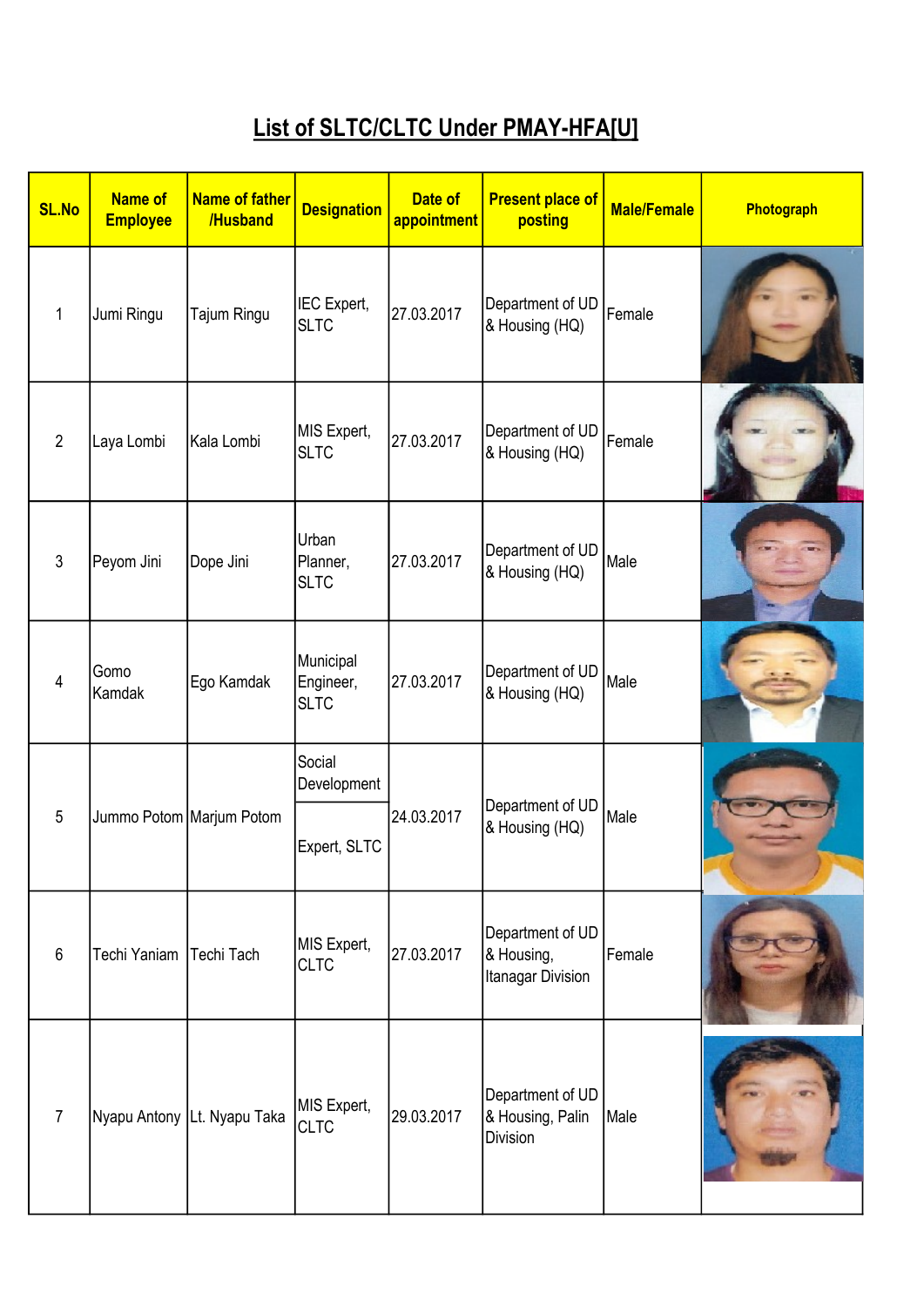| 8  | Honi Yaja               | Honi Appa                  | MIS Expert,<br><b>CLTC</b> | 28.03.2017 | Department of UD<br>& Housing,<br>Pasighat Division       | Female |  |
|----|-------------------------|----------------------------|----------------------------|------------|-----------------------------------------------------------|--------|--|
| 9  | Kanak Lata<br>Roy       | Lt. Dhana Ram<br>Roy       | MIS Expert,<br><b>CLTC</b> | 27.03.2017 | Department of UD<br>& Housing,<br>Khonsa Division         | Female |  |
| 10 | Dongam Ninu             | Pakdo Ninu                 | MIS Expert,<br><b>CLTC</b> | 27.03.2017 | Department of UD<br>& Housing, Aalo<br><b>Division</b>    | Female |  |
| 11 | Rajan Kumar<br>Gupta    | Mohan Gupta                | MIS Expert,<br><b>CLTC</b> | 27.03.2017 | Department of UD<br>& Housing,<br>Jairampur               | Male   |  |
| 12 | Tamchi Yani             | Tamchi Tuglo               | MIS Expert,<br><b>CLTC</b> | 27.03.2017 | Department of UD<br>& Housing, Ziro<br>Divsion            | Female |  |
| 13 | Misso Anju              | Misso Dibo                 | MIS Expert,<br><b>CLTC</b> | 28.03.2017 | Department of UD<br>& Housing,<br><b>Bomdila Division</b> | Female |  |
| 14 |                         | Bomde Riram   Karbom Riram | MIS Expert,<br><b>CLTC</b> | 03.04.2017 | Department of UD<br>& Housing, Tezu<br>Division           | Female |  |
| 15 | Kennong Rina Taken Rina |                            | MIS Expert,<br><b>CLTC</b> | 25.05.2017 | Department of UD<br>& Housing, Roing<br>Division          | Male   |  |
|    | Tobi Basar              | Kali Basar                 | Town<br>Planner,           | 27.03.2017 | Department of UD                                          | Female |  |
| 17 |                         |                            | <b>CLTC</b>                |            | & Housing, Ziro<br>Division                               |        |  |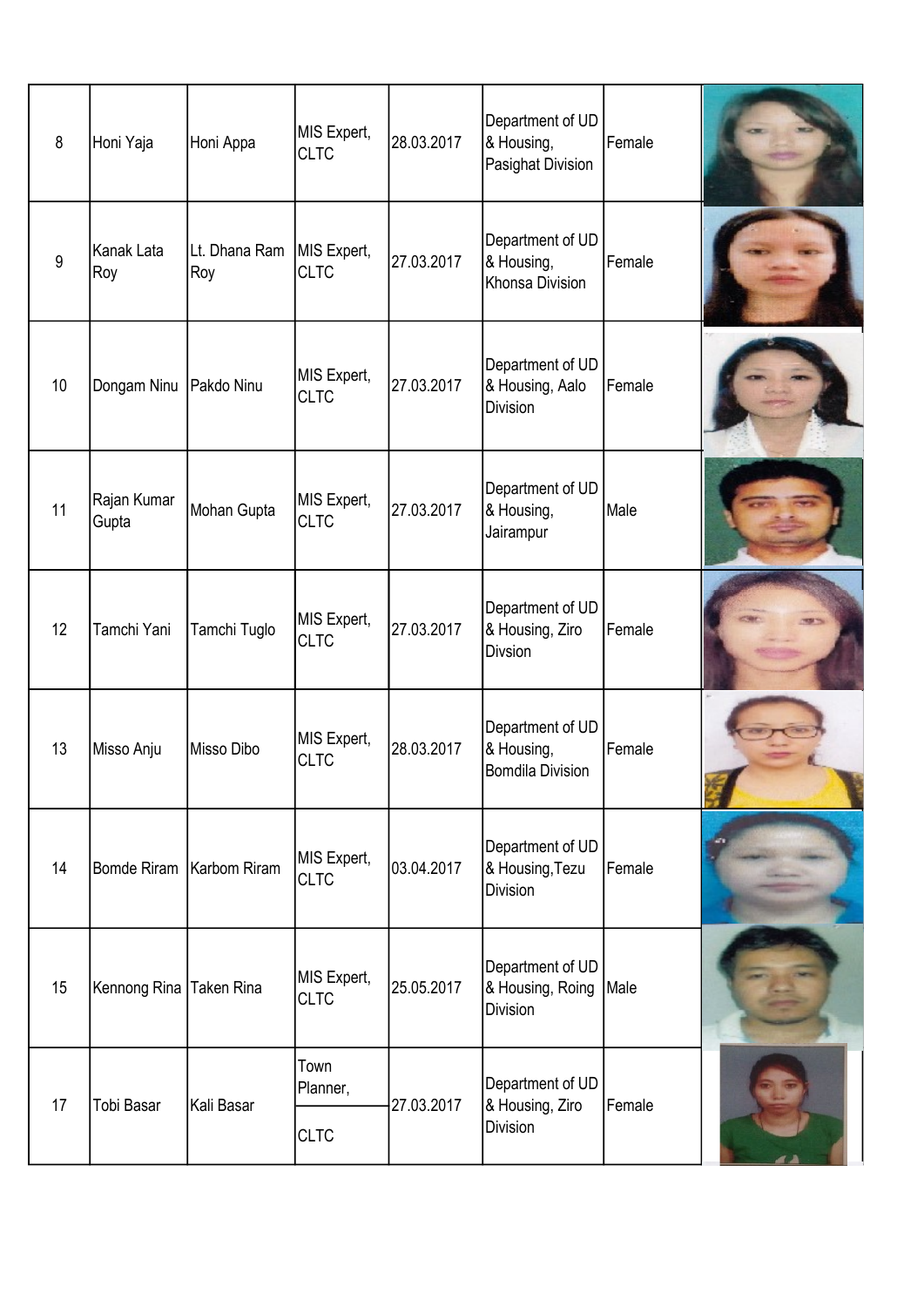| 18 | Joncha Arang      | Teman Arang       | Town<br>Planner,                           | 27.03.2017 | Department of UD<br>& Housing,                            | Female |  |
|----|-------------------|-------------------|--------------------------------------------|------------|-----------------------------------------------------------|--------|--|
|    |                   |                   | <b>CLTC</b>                                |            | Jairampur Division                                        |        |  |
| 19 | H.R.Suniya        |                   | Town<br>Planner,                           | 27.03.2017 | Department of UD                                          | Female |  |
|    |                   | Hage Tapa Riku    | <b>CLTC</b>                                |            | & Housing,<br>Itanagar Division                           |        |  |
| 20 | Pill Yaza         | Pill Khoda        | Town<br>Planner,                           | 29.03.2017 | Department of UD                                          | Female |  |
|    |                   |                   | <b>CLTC</b>                                |            | & Housing,<br>Pasighat Division                           |        |  |
|    |                   |                   | Town<br>Planner,                           |            | Department of UD                                          | Male   |  |
| 21 | Tomar Nyodu       |                   | <b>CLTC</b>                                |            | & Housing, Palin<br><b>Division</b>                       |        |  |
| 22 | Ahemso<br>Krowa   |                   | Town<br>Planner,                           | 27.03.2017 | Department of UD<br>& Housing, Tezu<br><b>Division</b>    | Female |  |
|    |                   |                   | <b>CLTC</b>                                |            |                                                           |        |  |
| 23 | Ngilyang          | Ngilyang Tabin    | Town<br>Planner,                           | 28.03.2017 | Department of UD<br>& Housing,                            | Female |  |
|    | <b>Rinyo</b>      |                   | <b>CLTC</b>                                |            | Khonsa Division                                           |        |  |
| 24 | Takhe Komo        | <b>Takhe Taki</b> | Town<br>Planner,                           | 27.03.2017 | Department of UD<br>& Housing, Roing<br>Division          | Male   |  |
|    |                   |                   | <b>CLTC</b>                                |            |                                                           |        |  |
| 25 | <b>Mihin Tari</b> | Mihin Talo        | Town<br>Planner,                           | 27.03.2017 | Department of UD<br>& Housing,<br><b>Bomdila Division</b> | Male   |  |
|    |                   |                   | (CLTC)                                     |            |                                                           |        |  |
| 26 | Jummik<br>Potom   | Tajum Ringu       | Social<br>Development<br>Expert,<br>(CLTC) | 28.03.2017 | Department of UD<br>& Housing, Aalo<br>Division           | Female |  |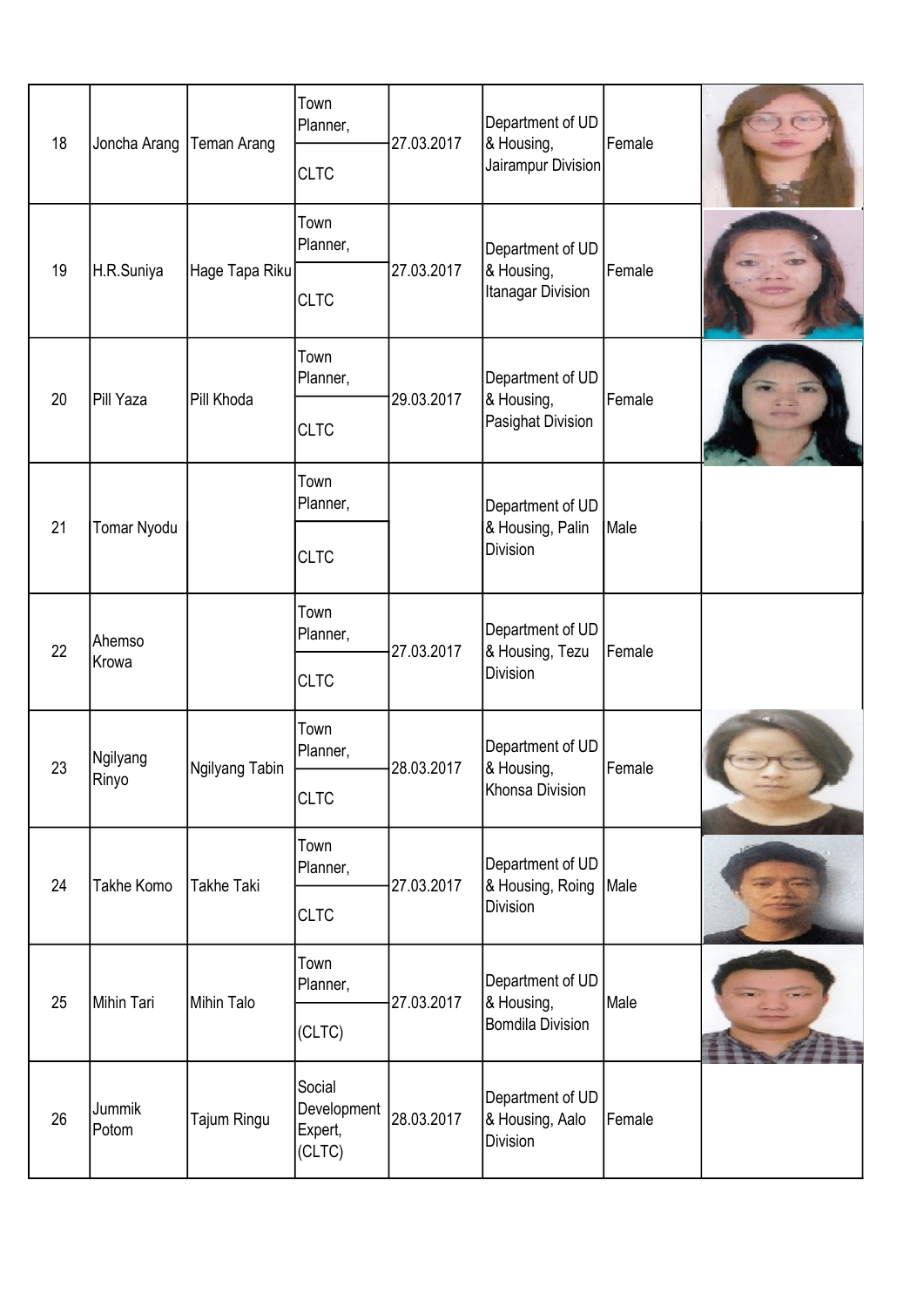| 27 | Neelam Rupa         | Neelam Tekhi             | Social<br>Development<br>Expert,<br>(CLTC)                             | 27.03.2017 | Department of UD<br>& Housing,<br>Itanagar Division                     | Female |  |
|----|---------------------|--------------------------|------------------------------------------------------------------------|------------|-------------------------------------------------------------------------|--------|--|
| 28 | Geyi Potom          | Bomge Potom              | Social<br>Development 24.03.2017<br>Expert                             |            | Department of UD<br>& Housing,<br>Pasighat Division                     | Male   |  |
|    |                     |                          | Social                                                                 |            | Department of UD<br>& Housing,                                          |        |  |
| 29 |                     | Yingam Ronya Senyi Ronya | Development 27.03.2017<br>Expert                                       |            | <b>Bomdila Division</b>                                                 | Female |  |
|    |                     | <b>Tach Toko</b>         | Social<br>Development 29.03.2017<br>Expert                             |            | Department of UD<br>& Housing,                                          |        |  |
| 30 | <b>Toko Aman</b>    |                          |                                                                        |            | <b>Ziro Division</b>                                                    | Female |  |
| 31 | <b>Tilling Dumi</b> | Lt. Tilling Duiley       | Social<br>Development<br>Expert<br>(CLTC)                              | 27.03.2017 | Department of UD<br>& Housing,<br>Khonsa Division<br>Jairampur Division | Female |  |
| 32 | Toko Meena          |                          | Social<br>Development<br>Expert<br>(CLTC)                              |            | Department of UD<br>& Housing,<br>Khonsa Division<br>Palin Division     | Female |  |
| 33 | Licha Yania         |                          | Social<br>Development<br>Expert<br>(CLTC)                              |            | Department of UD<br>& Housing,<br>Khonsa Division<br>Roing Division     | Female |  |
| 34 | Pangngam<br>Wangnaw | Janpho<br>Wangnaw        | Social<br>Development<br>Expert(CLTC) 28.03.2017<br>Khonsa<br>Division |            | Department of UD<br>& Housing,<br>Khonsa Division                       | Male   |  |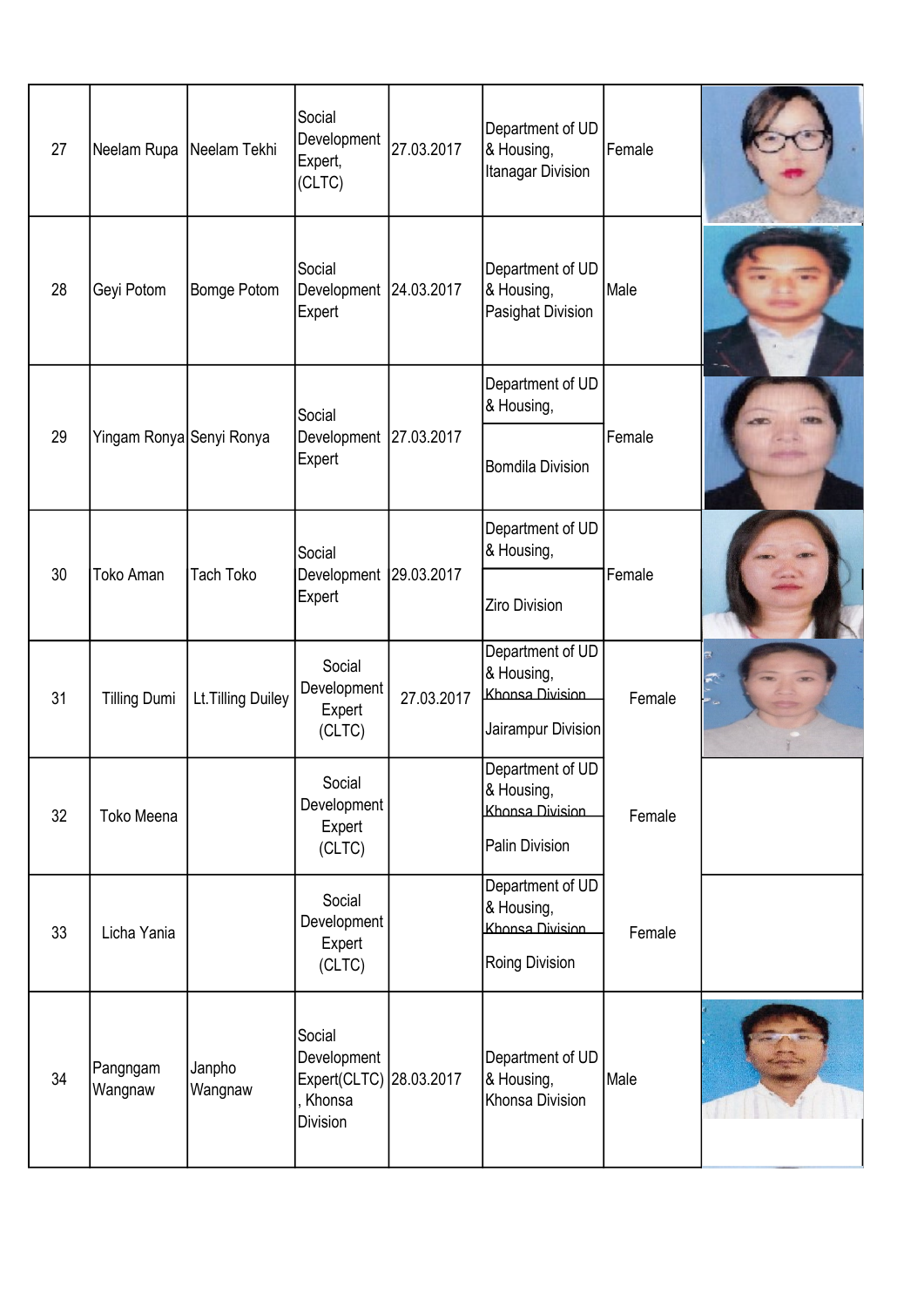| 35 | PonPual Ering   Paul Ering |                   | Municipal<br>Engineer<br>(CLTC),<br>Roing<br>Division  | 27.03.2017 | Department of UD<br>& Housing, Roing<br><b>Division</b>   | Male   |  |
|----|----------------------------|-------------------|--------------------------------------------------------|------------|-----------------------------------------------------------|--------|--|
| 36 | Lige Basar                 | Kali Basar        | Municipal<br>Engineer<br>(CLTC), Itana<br>gar Division | 26.05.2017 | Department of UD<br>& Housing,<br>Itanagar Division       | Male   |  |
| 37 | Bomge Angu                 |                   | Municipal<br>Engineer<br>(CLTC)                        | 29.03.2017 | Department of UD<br>& Housing,<br>Khonsa Division         | Male   |  |
| 38 | Yowa Yaniam                | Yowa Tacho        | Municipal<br>Engineer<br>(CLTC)                        | 24.03.2017 | Department of UD<br>& Housing, Ziro<br><b>Division</b>    | Female |  |
| 39 | Joram Taloh                |                   | Municipal<br>Engineer<br>(CLTC)                        | 28.03.2017 | Department of UD<br>& Housing, Tezu<br><b>Division</b>    | Male   |  |
| 40 | Mobya Tat                  | Lt. Mobya Baro    | Municipal<br>Engineer<br>(CLTC),                       | 28.03.2017 | Department of UD<br>& Housing,<br><b>Bomdila Division</b> | Male   |  |
| 41 | Nabam Bharat Nabum Tubin   |                   | Municipal<br>Engineer<br>(CLTC),                       | 30.03.2017 | Department of UD<br>& Housing,<br>Jairampur Division      | Male   |  |
| 42 | Tadar Raju                 | <b>Tadar Budh</b> | Municipal<br>Engineer<br>(CLTC),                       | 27.03.2017 | Department of UD<br>& Housing, Palin<br><b>Division</b>   | Male   |  |
| 43 | Geken Potom                | Bomge Potom       | Municipal<br>Engineer<br>(C TC)                        | 24.03.2017 | Department of UD<br>& Housing, Aalo<br><b>Division</b>    | Male   |  |